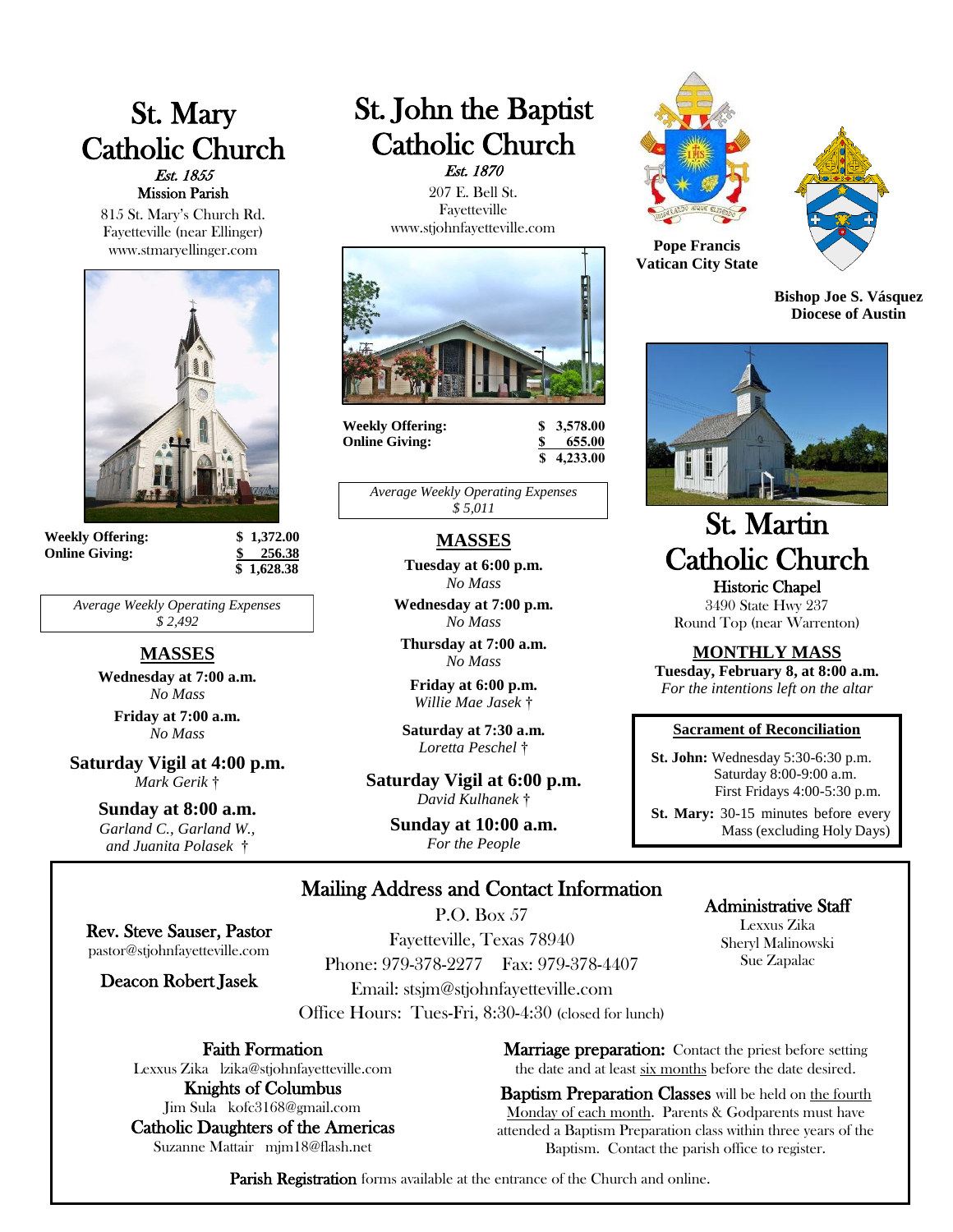### **THE FOURTH SUNDAY IN ORDINARY TIME JANUARY 30, AD 2022**

# **PARISH LIFE**

**PLEASE PRAY FOR:** Judy Burklund, Ron Conley, Carolyn Countryman, Dan Castillo, Brian Fruge, Waldine Fruge, Dan Hall, Bernita Hlinsky, Calvin Hlinsky, Christine Kaspar, Kathy Kneblik, Betty Jean Kulhanek, Rosalie Lopez, Helen Mikus, Leo Miller, Richard Mueller, Cynthia Niesner, Kaycee Roesler, Jim Sula, Nancy Klawinsky Till, Ben Tucker, Rick Vandel, B.J. Vasek, and Maggie Williams. (*Though they will remain in our prayers, names will only remain on the prayer list for two months, unless a new request is received.)*



**The PARISH extends CONGRATULATIONS** to *Cole Fenhaus, John Fritz, Peyton Jurecka, Jake Kubala, Payton LeBlue, Skylar Neumann, Kimberly Rohde, Maggie Salinas, Kayme Schley,* 

*Keagan Supak, and Melissa Weishuhn* who are receiving the Sacrament of Confirmation today. May they always be open to the Holy Spirit working in and leading them in their lives of faith.

**IN MEMORIAM:** The parish family of St. John & St. Mary extends sympathies and prayers towards the families of *Margaret Chovanec and Steve Janish* who died last week. Eternal rest grant unto them, O Lord, and let perpetual light shine upon them. May they rest in peace.

### **FAITH FORMATION 2021-2022:**

- **Grades K-1** meets **Wednesday from 6:00-6:50 p.m.**
- **Grades 2-6** meets **Wednesday from 6:00-7:30 p.m.**
- **Grades 7-12** meets **Wednesday from 7:00-8:30 p.m.**



**DIOCESAN CATHOLIC YOUTH CONFERENCE,** *Called By Name* will be the weekend of **February 5-6** at the Waco Convention Center. **Our group of participants going to DCYC will meet on Saturday, February 5 at 5:45 a.m. and return Sunday afternoon.**

**MARK YOUR NEW CALENDARS** for Vacation Bible School this summer to be held **July 18 – 22, 2022**! Remember, all adult volunteers must be EIM compliant.

#### **ADULT FAITH FORMATION OPPORTUNITIY**

**Ecclesiology** will be offered online via Microsoft Teams on Tuesdays from 6:30 – 9:30 p.m. on: **February 1, 8, 15, 22**. This course examines key documents presenting the major themes about how the Church is understood, both theologically and in human experience. Visit: [https://www.givecentral.org/appeals-form](https://www.givecentral.org/appeals-form-registration/acp61a66e7b6eaf6/user/guest)[registration/acp61a66e7b6eaf6/user/guest](https://www.givecentral.org/appeals-form-registration/acp61a66e7b6eaf6/user/guest) to register.

**ST. MARY'S ALTAR SOCIETY** will meet on Wednesday, **February 2**, at 1:00 p.m.

**KNIGHTS OF COLUMBUS Officer's Meeting** will be on Monday, **February 7**, at 6:30 p.m.

**ST. JOHN'S ALTAR SOCIETY** meeting is Tuesday, **February 8**, at 1:00 p.m. in the parish hall.

**KJZT #41, THE ANNUNCIATION** will meet on Saturday, **February 12**, after the 4:00 p.m. Mass in St. Mary's Hall. All are welcome. For further information, call Mildred at (979) 270-1705.

### **CATHOLIC DAUGHTERS OF THE AMERICAS**

- **MONTHLY MEETING** will be Tuesday, **February 1**, at 6:30 p.m. at St. John's Parish Hall.
- **CDA SCHOLARSHIPS are due tomorrow, January 31**.
- **QUILTING** of the CDA raffle prize quilt will be at St. Mary's Parish Hall beginning at 9:00 a.m. on Monday, **February 14** through **February 18**. The quilt will be set up after the 4 p.m. Mass on Saturday, **February 12**. If you don't quilt, you can help by bringing refreshments. For more information, please call Mildred at (979) 270-1705.

### **CALLED BY NAME SUNDAY**

Called By Name Sunday is **February 5-6** in the Diocese of Austin. Called By Name Sunday is an opportunity for us as individuals to be open to God's calling in our lives and it is also a time for us to allow God to call others through our invitation. Is there someone you know who may be called to the priesthood or religious life? Help us to encourage them by sharing their name and contact information. There are two ways to do so: online or by mail.

- To share their information online, go to the diocesan Vocations website at [godiscalling.me.](godiscalling.me)
- To share their information by mail, fill out the form on the envelope we have provided. Tear off the top and save it as a prayer card. Seal the envelope. Put a stamp on it and drop it in the mail.

Those whose names are provided will receive a communication from Bishop Vásquez and the Vocations Office with encouragement and resources to hear and respond to God's call for their life - no matter what it is.

Thank you for your generous participation in Called By Name Sunday. With your help, this initiative will bear fruit for our diocese for generations to come.

#### **ETHICS AND INTEGRITY IN MINISTRY WORKSHOPS**

**All clergy, staff, members of ALL organizations, (Choir, Councils, CDA, Altar Society, KC's, KJZT, KJT, etc.) and ALL volunteers of any event at the parish or diocesan location**  are required to complete an Application for Ministry AND attend an EIM workshop every three years. **Preregistration is required for all workshops.** 

Upcoming workshops in our area include:

- **Sacred Heart Parish, La Grange**
- Monday, **February 21**, 6:00 8:00 p.m., English
- **St. Mary of the Assumption, String Prairie**

Sunday, **March 6**, 11:30 a.m. - 1:30 p.m., English

 **St. John, Fayetteville** Monday, **March 21**, 6:00 - 8:00 p.m., English

### **FAITHFUL ENCOURAGED PARTICIPATE IN SYNOD**



Bishop Joe Vásquez, in communion with Pope Francis, invites all the faithful to have their voices heard, leading up to the XVI Ordinary General Assembly of the Synod of Bishops, by completing

the survey linked at [www.austindiocese.org/synod-for-a-synodal](http://www.austindiocese.org/synod-for-a-synodal-church)[church.](http://www.austindiocese.org/synod-for-a-synodal-church) The survey will be available until the extended date of **February 15, 2022**. The questions center around the theme "For a Synodal Church: Communion, Participation and Mission." Your participation is important!

**SPECIAL COLLECTIONS NEXT WEEKEND** will be for the Cemetery at St. Mary and Faith Formation at St. John.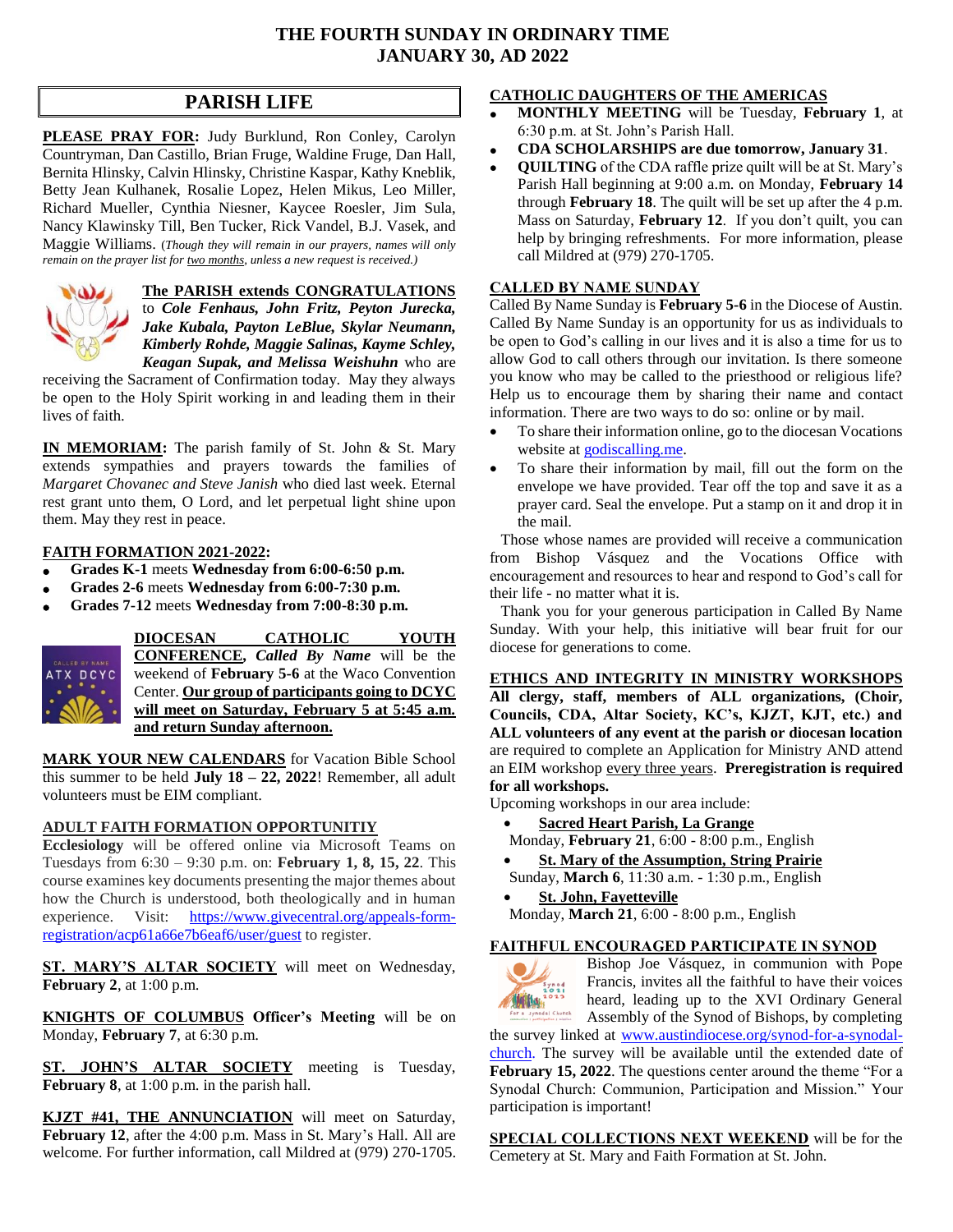### **THE FOURTH SUNDAY IN ORDINARY TIME JANUARY 30, AD 2022**

### **OTHER NEWS**

#### **SACRED HEART CATHOLIC SCHOOL – LA GRANGE** will

CATHOLIC SCHOOLS **DIOCESE OF AUSTIN** 

celebrate National Catholic Schools Week **January 30 – February 5, 2022**. The theme for 2022 is *Faith, Excellence, Service*. Sacred Heart Catholic School will

begin the week with an opening Mass on Sunday, January 30, and will have activities each day of the week for students and families. Through these events, we focus on the value Catholic education provides to young people and its contributions to our church, our communities and our nation. Please contact us at 979-968-3223 to find out more about our school. We would love to show you our school/campus and talk to you about enrolling your child(ren).



**THE MOBILE FOOD PANTRY** will be at St. John on **Friday**, **February 3**, from **10:00 – 11:00 a.m.** This distribution will be a Drive –Thru, so all clients are to stay in their vehicles and open the trunk. Volunteers will load the food in your vehicle.

**KJT SOCIETY #28, GRANGER** is sponsoring a Sausage & Sauerkraut Dinner on Sunday, **February 13** at the SSCM Hall in Granger. This is a Drive-Thru only meal. Serving will be from 11:00 a.m. to 1:00 p.m. (or until Sold Out). Plates will be \$12. Proceeds benefit the KJT Society, which donates to the Church as well as other community organizations.

#### **CATHOLIC CHURCH IN DUBINA AS PILGRIMAGE SITE**

On Monday, **February 14**, 2022, Bishop Branden Cahill of the Diocese of Victoria will celebrate Mass at 10:30 a.m. inaugurating Saints Cyril and Methodius Church as a diocesan pilgrimage site. Lunch will follow in the parish hall. Everyone is invited, especially those with an affection for the first of seven parishes in Texas having the Apostles to the Slavs, Saints Cyril, and Methodius as their patrons. Those attending and having lunch are asked to RSVP to (832) 437-4077 or to [mmarek1212@gmail.com](mailto:mmarek1212@gmail.com) by February 10.

#### **CZECH MASS - VÍTAME VÁS NA CORN HILL:**

In February we celebrate the Feast Day of Sts. Cyril and Methodius, patron saints of the Czech Republic and patron saints of Slavic peoples. In honor of them, a Czech Mass will be celebrated on, Sunday, **February 20**, at 5:00 pm, at Holy Trinity Catholic Church in Corn Hill. All prayers, readings and hymns will be in the Czech language. After Mass, a Dinner will be served in the Parish Activity Center. Everyone is welcome to come and celebrate this special feast day of Sts. Cyril and Methodius.

**CALLING ALL PASTORAL MUSICIANS!** Pastoral musicians are invited to join the NPM Austin Chapter for a social and networking gathering at the diocesan Pastoral Center in Austin **Feb. 21** at 6 p.m. Father James Misko, vicar general of the diocese, and Camille Garcia, communications director for the diocese, will join us to share about the synodal process, the 75th anniversary of the diocese, and other exciting things happening in our diocese in the coming months. This will be followed by trivia, so come ready to have a good time! This event is for NPM members. You can sign up for membership at *[www.npm.org](http://www.npm.org/)* or on-site the day of the event. Please register for this event by Feb. 16 at *[www.npmaustin.org](http://www.npmaustin.org/)*. Social distancing and face masks will be required.

**ANNUAL TURKEY AND DRESSING DINNER** will be served at St. Roch Catholic Church in Mentz on Sunday, **February 6**, starting at 11:00 a.m. Tickets are \$12 per plate, Drive Thru Only. Desserts available for a free-will donation. Enjoy the raffle, too!

#### **MEN: DO YOU FEEL A CALL TO SERVE AS A DEACON?**

Men between 30 and 59 sensing God's call to the permanent  $\Box$  diaconate are invited to attend, with their wives, an Inquiry Session offered by the Office of Diaconal Formation. The next meeting opportunity is on **February 13** at St. John the Evangelist Parish in Marble Falls – 105 Highway 1431 East, Marble Falls, TX 78654

#### **CATHOLIC MEN'S CONFERENCE IS FEBRUARY 19**

The 10<sup>th</sup> annual Catholic Men's Conference will be held **February 19** from 7:30 a.m. to 4:30 p.m. at San José Parish in Austin. The conference will feature three guest speakers as well as Mass with Bishop Joe Vásquez. Speakers include Chris Stefanick, the president and founder of Real Life Catholic; Dr. Ansel Augustine, the New Orleans Area Director of Vagabond Missions; and Kevin Cotter, author and executive director of the Vine Foundation. There are in-person and livestream options for the event. Details are available at **centexcatholic.com** 

**A QUILTERS RETREAT: STITCHING FAITH AND CREATIVITY TOGETHER!** Making a quilt is a creative experience and can help us grow in our relationship with God. In this retreat, to take place on **February 18-20**, there will be two options for quilt making: one piecing a simple quilt and one machine quilting. Prayer, quiet reflection and Mass will be offered as well. The retreat will be led by Teri Lucas. Teri is a wife, author on quilting and a member of St. Helen Parish in Georgetown. A list of supplies will be available upon registration. The cost is \$270 for a private room, \$230 for a shared room and \$130 for commuters.

**HOLY ROSARY MEN'S ACTS RETREAT** is scheduled for **March 17 – 20** at Cathedral Oaks Retreat Center in Weimar. Applications are available online at [www.holyrosaryacts.com,](http://www.holyrosaryacts.com/) at the church entrance, or from any team member. Call Alvin Minarcik at (979) 249-7449 or Brandon Theut at (832) 421-8333 with any questions. Prayerfully consider giving yourself the gift of some time spent on Holy Ground.

## **Catholic Social Teaching Corner**

#### **Jan. 29-30, Fourth Sunday in Ordinary Time**

Considering the decadence of this contemporary age in secular society, there is a critical need to stand up for what is right and just. We are reminded by Jeremiah that taking the hard right, as opposed to the easy wrong, is the correct moral and ethical choice. As long as we stand on the promises of Christ, God will provide us the fortitude and strength to speak the truth.

#### **Enero 29-30, Cuarto Domingo del Tiempo Ordinario**

*Considerando la decadencia de esta época contemporánea en la sociedad secular, existe una necesidad crítica de pronunciarnos por lo que es justo y correcto. Jeremías nos recuerda que optar por lo correcto y difícil, en lugar de optar por lo fácil y equivocado es la decisión correcta moral y ética. Mientras nos apoyemos en las promesas de Cristo, Dios nos dará fortaleza y fuerza para decir la verdad.*